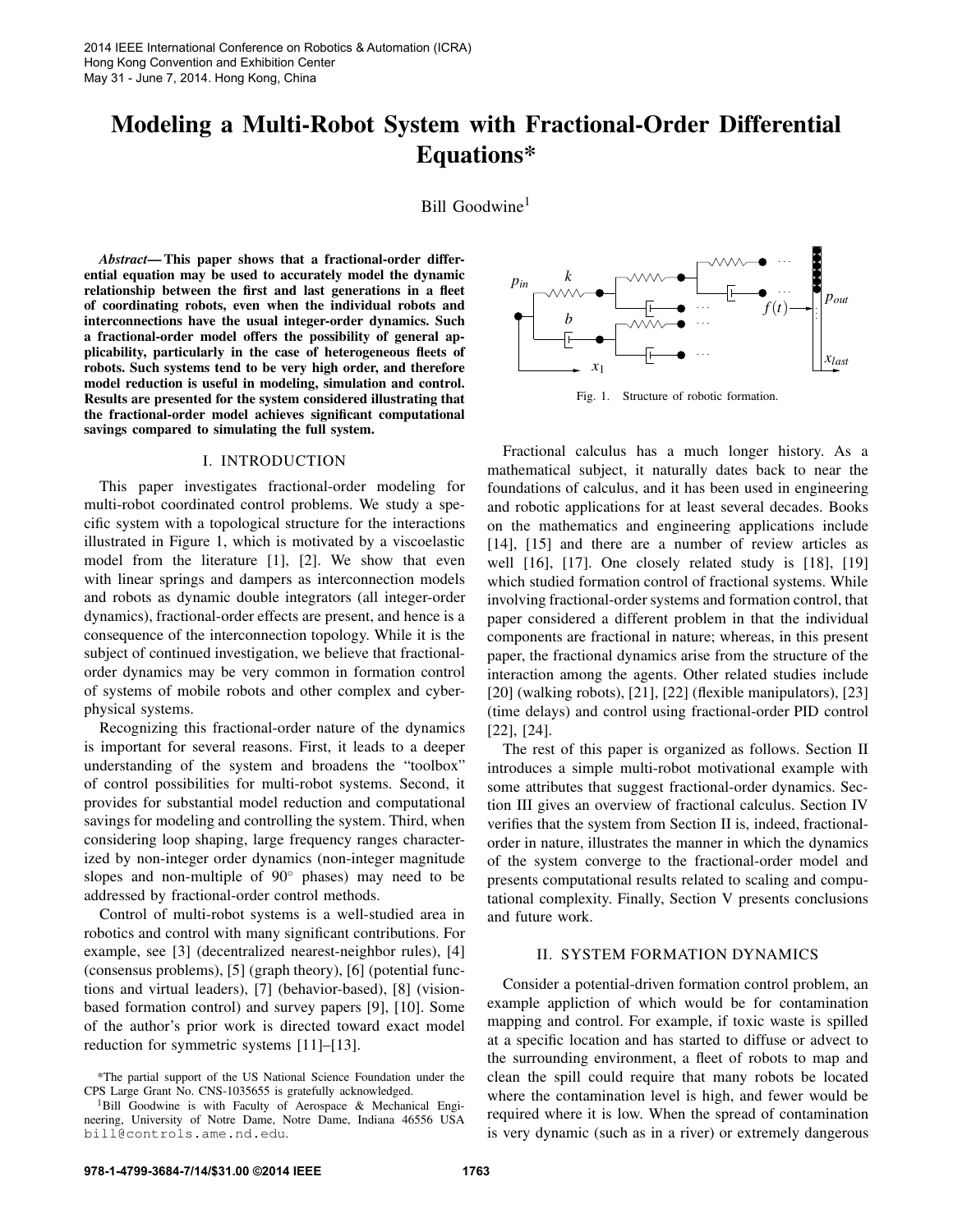

Fig. 2. Schematic of desired robot formation.

(radiation for example), then precise control of the dynamic response of the system is needed.

One way to accomplish such a task could be with a formation with a tree graph structure. In this case, there is one robot at the first generation, two at the second, four at the third, etc., where each successive generation with a greater number of robots is positioned in areas of greater contamination. This scenario is schematically illustrated in Figure 2 where the black dots illustrate the robots and the lines represent the contamination disbursement flow lines. Hence, where the contours are closer together we desire a great number of robots per unit area (to the left) and conversely to the right we need fewer per unit area. Of course in a real-world deployment the robots in each generation would be arranged along the level sets of the contamination concentration, which may have a very complicated shape.

The rest of this paper considers the asymmetric control structure illustrated in Figure 1. We illustrate the interconnections with mechanical components; whereas, obviously for mobile agents these are not mechanical but are implemented by a controller. In each generation the number of robots is doubled. Each robot in the lower generation is related to two in the subsequent generation where the control force between the lower generation robot and one of the next robots is given by a linear spring relationship and the relationship to the other robot is represented by a viscouse damper. We assume all the robots in the final generation are at the same potential and  $f(t)$  represents the force on the final generation by all the robots in the penultimate generation.

For clarity of presentation, consider the case where the interior robots have high-gain controllers or small masses and treat their dynamics as algebraic rather than secondorder. In that case [2] shows that the network is self-similar and the transfer function from the difference in force exerted by the first and last generation to how much the network is compressed or extended from equilibrium given by a repeated fraction. Specifically, let

$$
G(s) = \frac{X_1(s) - X_{last}(s)}{F(s)},
$$

where  $x_1$  denotes the position of the first generation and *xlast* denotes the position of the last generation. If we let  $G_1(s) = 1/k$  and  $G_2(s) = 1/(bs)$ , then

$$
G(s) = \frac{1}{\frac{1}{G_1(s) + \frac{1}{\frac{1}{G_1(s) + \dots + \frac{1}{G_2(s) + \dotsb}}}} + \frac{1}{\frac{1}{G_2(s) + \frac{1}{\frac{1}{G_1(s) + \dots + \frac{1}{G_s(s) + \dotsb}}}}}}.
$$
(1)



Fig. 3. Network stress-strain frequency response.

This transfer has a denominator with order  $2^N$  where *N* is the number of generations in the system.<sup>1</sup> The frequency response for this transfer function for  $k = b = 1$  and for 7 generations is illustrated in Figure 3.

The important feature of Figure 3 is that there is a large frequency band over which the slope of the magnitude plot is −10 db/decade and the phase is −45◦ . Naturally, this leads us to consider to what extent this system can be approximated by a transfer function containing a term of the form  $\sqrt{s}$ , or equivalently, in the time domain, a derivative of order  $1/2$ , which is essentially the focus of the rest of this paper.

To understand the fractional-order nature of the Bode plot, Figure 4 illustrates the pole-zero map for this system with 5 generations. The poles and zeros are evenly spaced (logarithmically), so that half way between any two poles is a zero. Hence as frequency is increased, any pole that adds −20 db/decade to the slope is offset by a zero half way to the next pole, so if they are closely spaced over a broad frequency range, a persistent range with a slope of  $-10$  db/decade results.<sup>2</sup> Clearly, this mechanism can to lead to just about any slope and could be constructed by varying the spacing between the poles and zeros.

## III. FRACTIONAL-ORDER DIFFERENTIAL EQUATIONS

It is, of course, natural to ask, given a function,  $f(t)$  with a first derivative,  $f^{(1)}(t)$  and second derivative,  $f^{(2)}(t)$ , whether there are operators "in between" the integer order derivatives such as

$$
\frac{d^{\frac{1}{2}}}{dt^{\frac{1}{2}}}f = f^{\left(\frac{1}{2}\right)}
$$

which generalizes the notion of an integer-order derivative. We start with  $f(t) = t^k$ , and observe that

$$
\frac{d^n}{dt^n}t^k = \frac{k!}{(k-n)!}t^{k-n}
$$
\n<sup>(2)</sup>

<sup>1</sup>This can be considered a stress-strain relationship because it relates how much the network is compressed or extended to the difference in force exerted on the first and last elements.

 $2$ The pole-zero map for the 7-generation network is similar, but has many complex pole-zero pairs, which makes the interpretation less transparent, but it is essentially the same.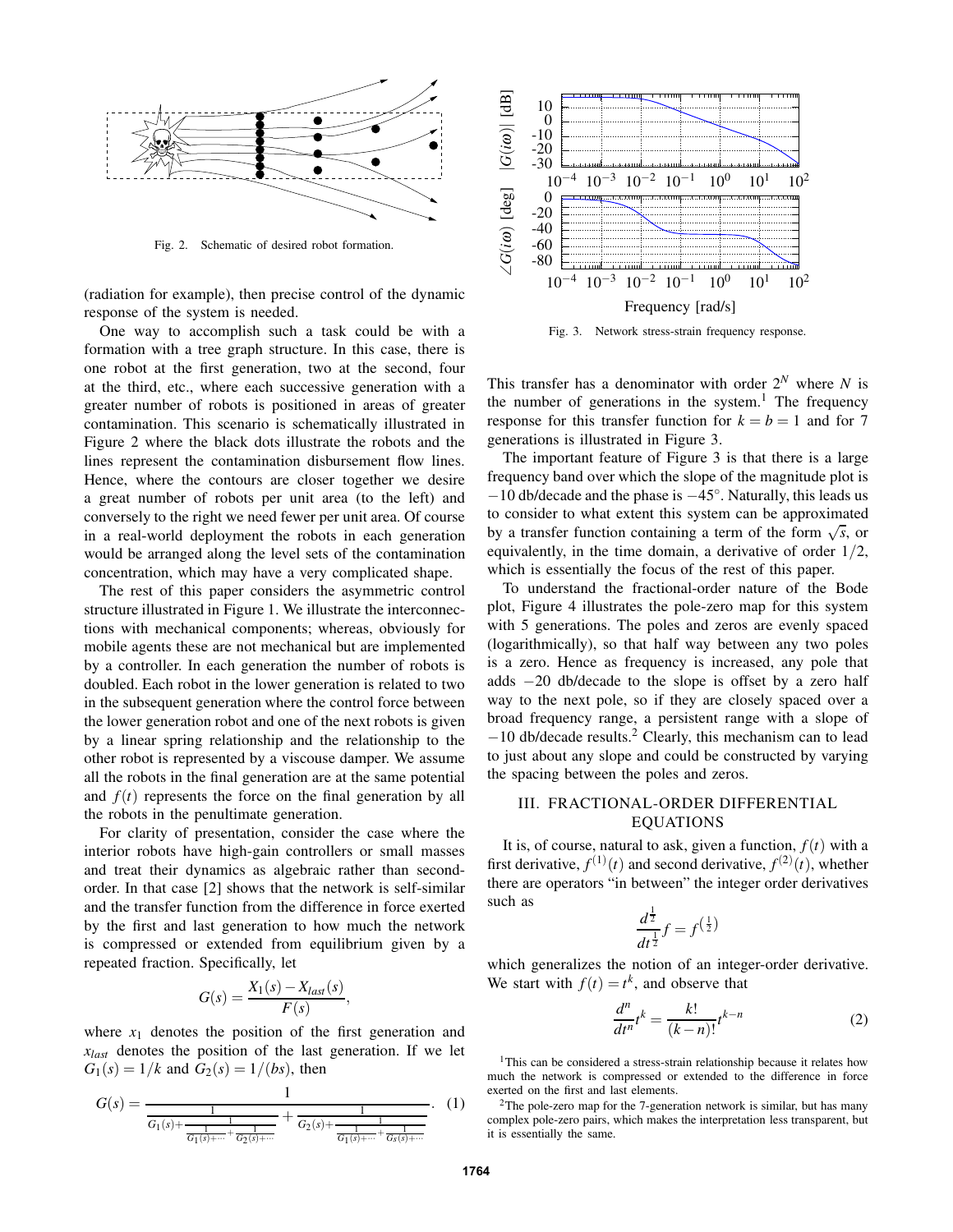

Fig. 4. Pole-zero map for 5 generation network.



Fig. 5. Gamma function (line) and the first several values of  $(n-1)!$   $(\times)$ .

for the usual case where *n* is an integer. Recall that a generalization of the factorial function is the gamma function defined by by

$$
\Gamma(\alpha) = \int_0^\infty e^{-t} t^{\alpha - 1} dt,
$$

and illustrated in Figure 5. In the case where  $\alpha$  is an integer, this can be integrated by parts multiple times to eliminate the *t*-term in the integrand and it is clear that  $\Gamma(n) = (n-1)!$ which are indicated by the  $\times$  marks in Figure 5.

Replacing the factorials in Equation 2 with gamma functions gives

$$
\frac{d^{\alpha}}{dt^{\alpha}}t^k = \frac{\Gamma(k+1)}{\Gamma(k+1-\alpha)}t^{k-\alpha},
$$

which provides a nice generalization of the derivative, as is illustrated in Figure 6 for several  $\alpha \in [0,1]$  for  $f(t) = t^2$ .

To extend this notion beyond simple polynomials, consider Cauchy's formula for repeated integration, which is given by

$$
\int_0^t \int_0^{\tau_1} \cdots \int_0^{\tau_{n-1}} f(\tau_n) d\tau_n d\tau_{n-1} \cdots d\tau_1 = \frac{1}{(n-1)!} \int_0^t (t-\tau)^{n-1} f(\tau) d\tau, \quad (3)
$$

and is easily proven by induction.

One interpretation of this formula is that "integrating the function,  $f$ ,  $n$  times" is given by the single integral on the right-hand side of Equation 3. In that expression, the number



Fig. 6. Fractional-order derivatives for  $f(t) = t^2$  for various orders between 0 and 1. Note that the zeroth derivative is the parabola, the first derivative the expected straight line and the fractional derivatives between these two vary in a reasonably expected manner.

of integrations, *n*, only appears in the factorial function and in the exponent in the integrand. Of these two, only the factorial function requires *n* to be an integer. Hence, if we denote *n* such integrations by  $f^{-n}(t)$ , we can write

$$
f^{-\alpha}(t) = \frac{1}{\Gamma(\alpha)} \int_0^t (t - \tau)^{\alpha} f(\tau) d\tau,
$$
 (4)

which provides a means for fractional-order integration, from which fractional-order derivatives immediately follow. Important complications arise, but the easiest way to see this if, for example, if we want the 2.3 derivative, we integrate 0.7 times and then differentiate (normally) 3 times.

It is worth emphasizing that, unlike integer-order derivatives, fractional-order derivatives require more than *local* information. In fact, it is apparent from the integral in the definition in Equation 4, that all past values of a function enter into the computation for the fractional derivative. Here we will take a standard linear control-theoretic approach and assume that all initial conditions are zero and also that all the history for all signals for negative times are zero as well.

While closed-form solutions for fractional-order differential equations do exist, we also must resort to numerical approximations. To that end, if we consider the first and second derivatives of a function to be defined as

$$
\frac{df}{dt}(t) = \lim_{\Delta t \to 0} \frac{f(t) - f(t - \Delta t)}{\Delta t}
$$

$$
\frac{d^2 f}{dt^2}(t) = \lim_{\Delta t \to 0} \frac{f(t) - 2f(t - \Delta t) + f(t - 2\Delta t)}{(\Delta t)^2}
$$

or in general for an integer *n*

$$
\frac{d^n f}{dt^n}(t) = \lim_{\Delta t \to 0} \frac{\sum_{0 \le m \le n} (-1)^m \binom{n}{m} f(t + (n-m)\Delta t)}{(\Delta t)^n},
$$

where the usual binomial coefficient is given by

$$
\binom{n}{m} = \frac{n!}{m!(n-m)!},
$$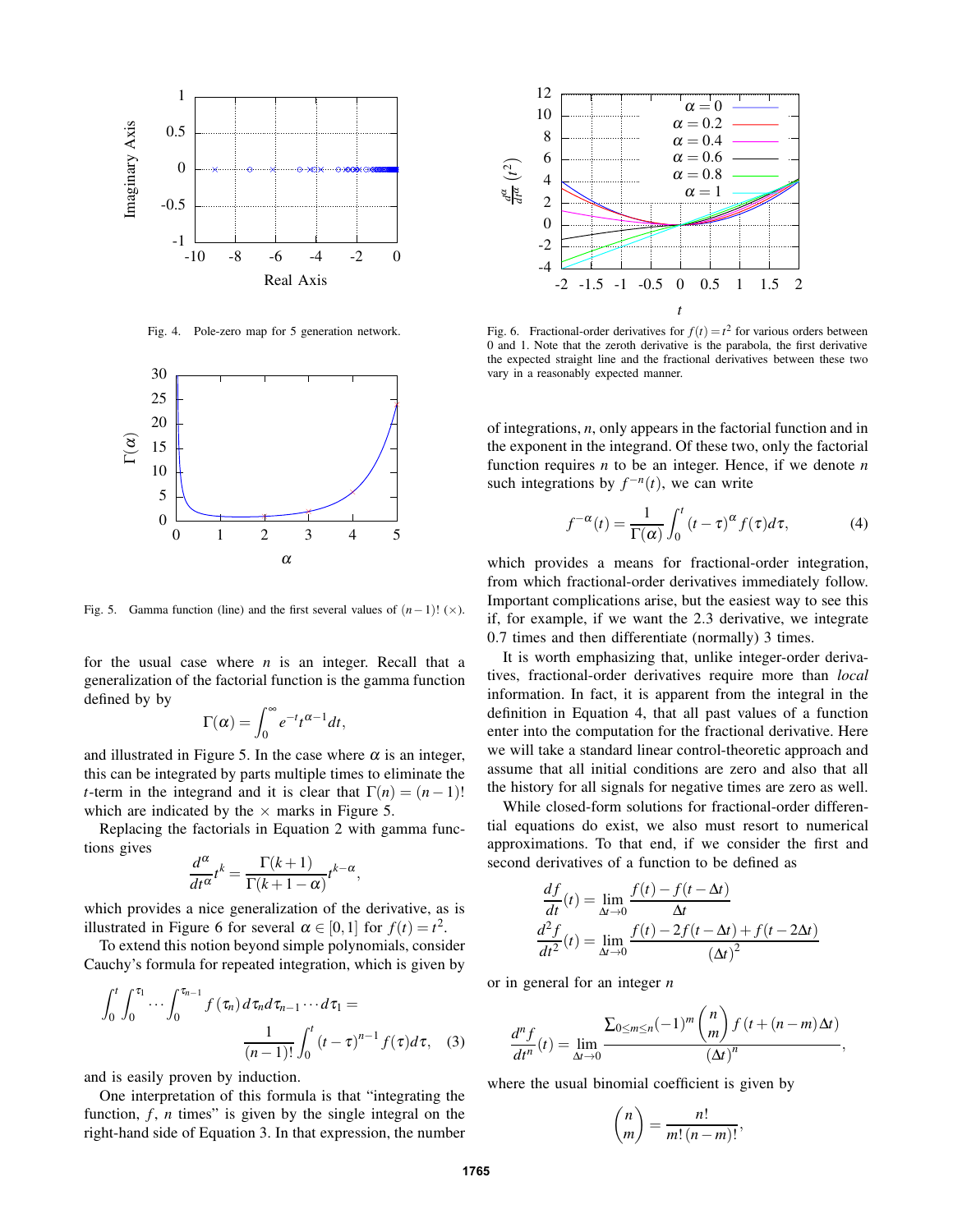

Fig. 7. Solution to Equation 5 using Equation 6.

which, consistent with what we have done so far is easily generalized to non-integers by gamma functions

$$
\binom{\alpha}{m} = \frac{\Gamma(\alpha+1)}{\Gamma(m+1)\Gamma(\alpha-m+1)}.
$$

Using this we arrive at the *Grünwald - Letnikov derivative*:

$$
\frac{d^{\alpha}f}{dt^{\alpha}}(t) = \lim_{\Delta t \to 0} \frac{1}{(\Delta t)^{\alpha}} \sum_{j=0}^{\infty} (-1)^{j} {\alpha \choose j} f(t + (\alpha - j) \Delta t),
$$

which, similar to Equation 4 includes all past values of  $f(t)$ . If  $\Delta t \ll 1$  and  $t = m\Delta t$ , then the time shift by  $\alpha$  is small and if all the initial conditions are zero, then we have

$$
\frac{d^{\alpha} f}{dt^{\alpha}}(t) \approx \frac{1}{(\Delta t)^{\alpha}} \sum_{j=0}^{m} (-1)^{j} {\alpha \choose j} f(t - j\Delta t),
$$

which is a useful approximation to solve fractional-order differential equations.

For example, for

$$
\frac{d^{\alpha}x}{dt^{\alpha}}(t) + 2x(t) = 1
$$
\n(5)

substituting the finite-difference approximation from the Grünwald - Letnikov definition and letting  $t = m\Delta t$ , then

$$
\frac{d^{\alpha}x}{dt^{\alpha}}(m\Delta t) + 2x(m\Delta t) = 1
$$

is approximated by

$$
\frac{1}{(\Delta t)^{\alpha}} \sum_{j=0}^{m} (-1)^{j} {\alpha \choose j} x((m-j)\Delta t) + 2x(m\Delta t) = 1.
$$

Solving for  $x(m\Delta t)$  gives

$$
x(m\Delta t) \approx \frac{1 - \frac{1}{(\Delta t)^{\alpha}} \sum_{j=1}^{m} (-1)^{j} \binom{\alpha}{j} x((m-j)\Delta t)}{2 + \frac{1}{(\Delta t)^{\alpha}}}. \tag{6}
$$

Solutions for various  $\alpha \in [0.25, 2.0]$  are illustrated in Figure 7. When  $\alpha = 1$  and 2 we observe the expected exponential and harmonic solutions, respectively. Intermediate values for the order of the derivative produce reasonably intuitive intermediate responses.

Octave code computing these solutions is:

for alpha = [1/3 2/3 1 4/3 5/3 2] x = 0; coefs = 0; coefs(1) = -bincoeff(alpha,1); for i = 2:length(t) sum = dot(fliplr(x),coefs); x(i) = (1 - sum/(dtˆalpha))/... (2 + 1/dtˆalpha); coefs(i) = (-1)ˆi\*bincoeff(alpha,i); endfor endfor

IV. RESULTS

## Returning to the robot formation control problem, note that in the limit of an infinite number of generations, the

transfer function in Equation 1 may be written as [2]

$$
G_{\infty}(s) = \frac{1}{\frac{1}{G_1(s) + G_{\infty}(s)} + \frac{1}{G_2(s) + G_{\infty}(s)}} = \sqrt{G_1(s)G_2(s)} = \sqrt{\frac{1}{kbs}}.
$$

This transfer function clearly will have a Bode plot comprised of a magnitude plot that is a straight line with slope of −10 db/decade and a constant phase of −45◦ , *i.e.*, the entire Bode plot will look like the interesting parts of Figure 3.

Hence, in the limit, the network produces a fractionalorder relationship between the positions of the first and last robots given by

$$
\frac{X_1(s) - X_{last}(s)}{F(s)} = \left(\frac{1}{\sqrt{kb}}\right) \frac{1}{\sqrt{s}}.
$$

If we take as the input to the network the position of the first robot, then we have

$$
m_{last} s^2 X_{last}(s) = (X_1(s) - X_{last}(s)) \sqrt{kbs}
$$

or the fractional-order transfer function

$$
\frac{X_{last}(s)}{X_1(s)} = \frac{\sqrt{kbs}}{m_{last}s^2 + \sqrt{kbs}},
$$

which can be represented by the reduced system illustrated in Figure 8. This can be represented in the time domain by

$$
m\frac{d^2x_{last}}{dt^2}(t) + \sqrt{kb}\frac{d^{\frac{1}{2}}x_{last}}{dt^{\frac{1}{2}}}(t) = \sqrt{kb}\frac{d^{\frac{1}{2}}x_1}{dt^{\frac{1}{2}}}(t).
$$

Using the Grünwald - Letnikov definition for the fractional derivatives and solving for  $x_{last}(t)$  gives the following numerical approximation at  $t = n\Delta t$ :

$$
x_{last}(n\Delta t) \approx \left(\frac{1}{\frac{m}{(\Delta t)^2} + \frac{\sqrt{kb}}{\sqrt{\Delta t}}}\right)
$$
  
 
$$
\times \left[\frac{m}{(\Delta t)^2} (2x((n-1)\Delta t) - x((n-2)\Delta t)) - \sum_{j=1}^n (-1)^j \left(\frac{1}{j}\right) x_{last}((n-j)\Delta t) + \frac{\sqrt{kb}}{\sqrt{\Delta t}} \sum_{j=0}^n (-1)^j \left(\frac{1}{j}\right) x_1((n-j)\Delta t)\right].
$$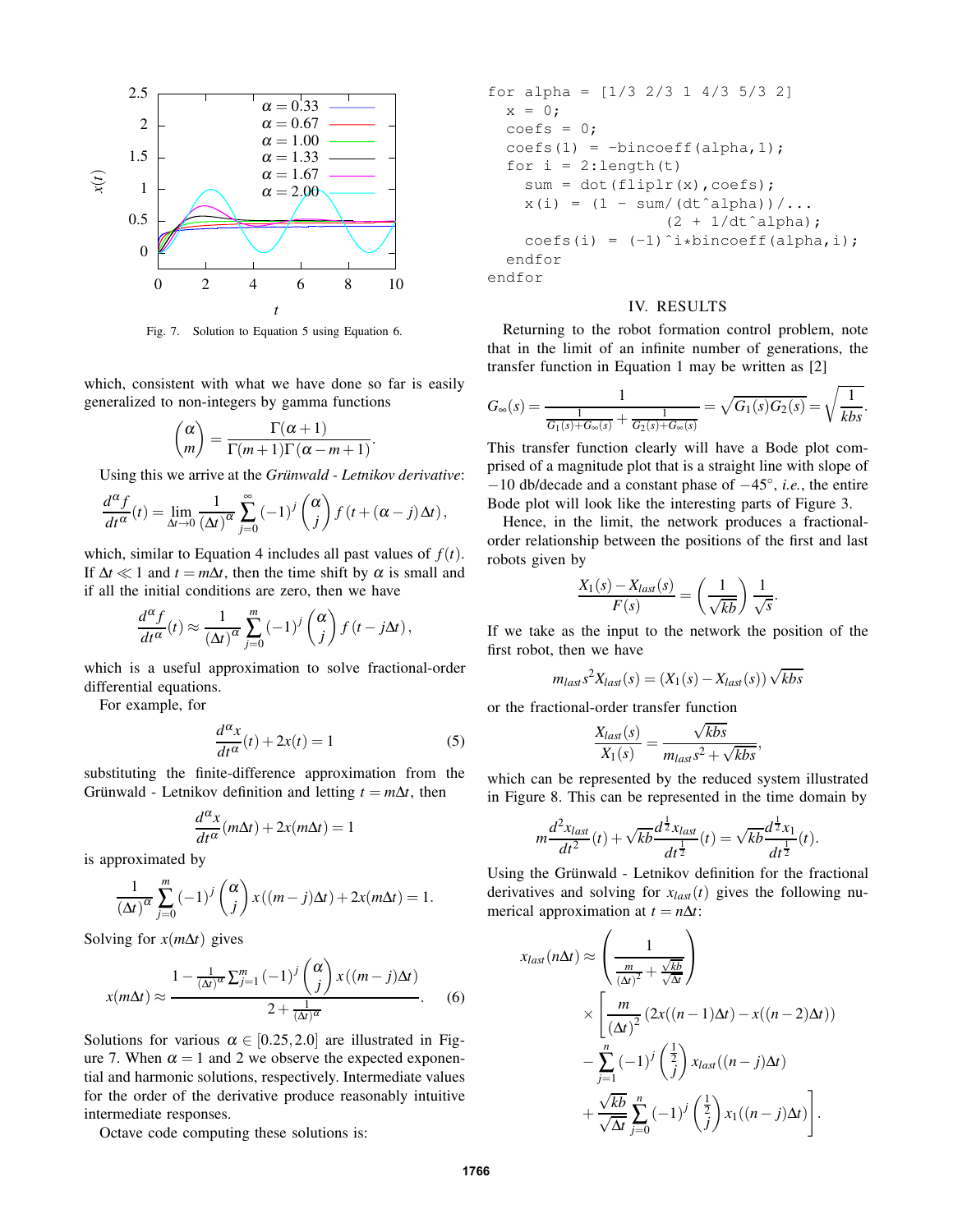

Fig. 8. Fractional order transfer function between first and last generations in the robotic formation.



Fig. 9. Comparison of fractional-order solution with full solution for  $k =$  $b = 1$  and four generations.

Now we consider to what extent a finite network is characterized by such fractional-order dynamics. If the fractionalorder representation is only true in the limit, then this paper is only of academic interest. If it is accurate for a relatively small number of generations, then it is of practical control and robot fleet design importance.

We specify the acceleration profile of the first robot as

$$
\frac{d^2x_1}{dt^2}(t) = \begin{cases} 1, & 0 < t \le 1 \\ -1, & 1 < t \le 2 \\ 0, & t > 2 \end{cases}
$$

and numerically solve for the solution of *xlast*. In the case where  $k = b = 1$ ,  $\Delta t = 0.005$  and there are only four generations, the solution for all 8 robots is illustrated in Figure 9. In the figure, it is assumed that the uncompressed length of the springs is one and each generation starts from rest at the equilibrium configuration. A comparison of the fractionalorder solution and the full solution for the last robot is illustrated in Figure 10. Clearly the match is excellent.

The accuracy of the fractional-order approximation is dependent on the numerical values chosen for the simulation. Taking  $k = 1$ ,  $b = 1/4$ ,  $\Delta t = 0.005$  and varying the number of generations, a comparison of the full solution and the fractional-order solution is illustrated in Figure 11, where the convergence of the fractional-order solution to the full solution as the number of generations increases is apparent.

To study the computational aspects of the problem, the simulations were performed on a HP DL165 G6 server with



Fig. 10. Comparison of fractional-order solution with full solution for  $k = b = 1$  and four generations.



Fig. 11. Convergence to fractional-order solution for  $k-1$ ,  $b = 1/4$ ,  $\Delta t =$ 0.005 and various numbers of generations.

dual six-core 2.4 GHz AMD Opteron processors (Model 2431), 12 cores per node and 12 GB RAM. The software used was the lsode() function in octave for the full solutions and an octave script similar to that illustrated previously for the fractional-order solution. The computation times are in seconds and were reported by the octave cputime() function and are illustrated in Figure 12 and summarized in Table I. As is apparent from the table, adding one generation, which doubles the number of robots and interconnections, roughly increases the computation time by a factor of four. For the problem at hand, the fractional-order computation becomes more efficient for the system with more than four generations.

#### V. CONCLUSIONS AND FUTURE WORK

This paper studied the accuracy and computational aspects of modeling a multi-robot system using fractional-order differential equations. We showed that even for a relatively small system comprised of simple elements with integerorder dynamics, the resulting relationship between the first and last generation of robots exhibited significant fractionalorder effects. This was demonstrated both in a frequencyresponse analysis as well as simulations comparing the full integer-order solutions and a fractional-order approximation.